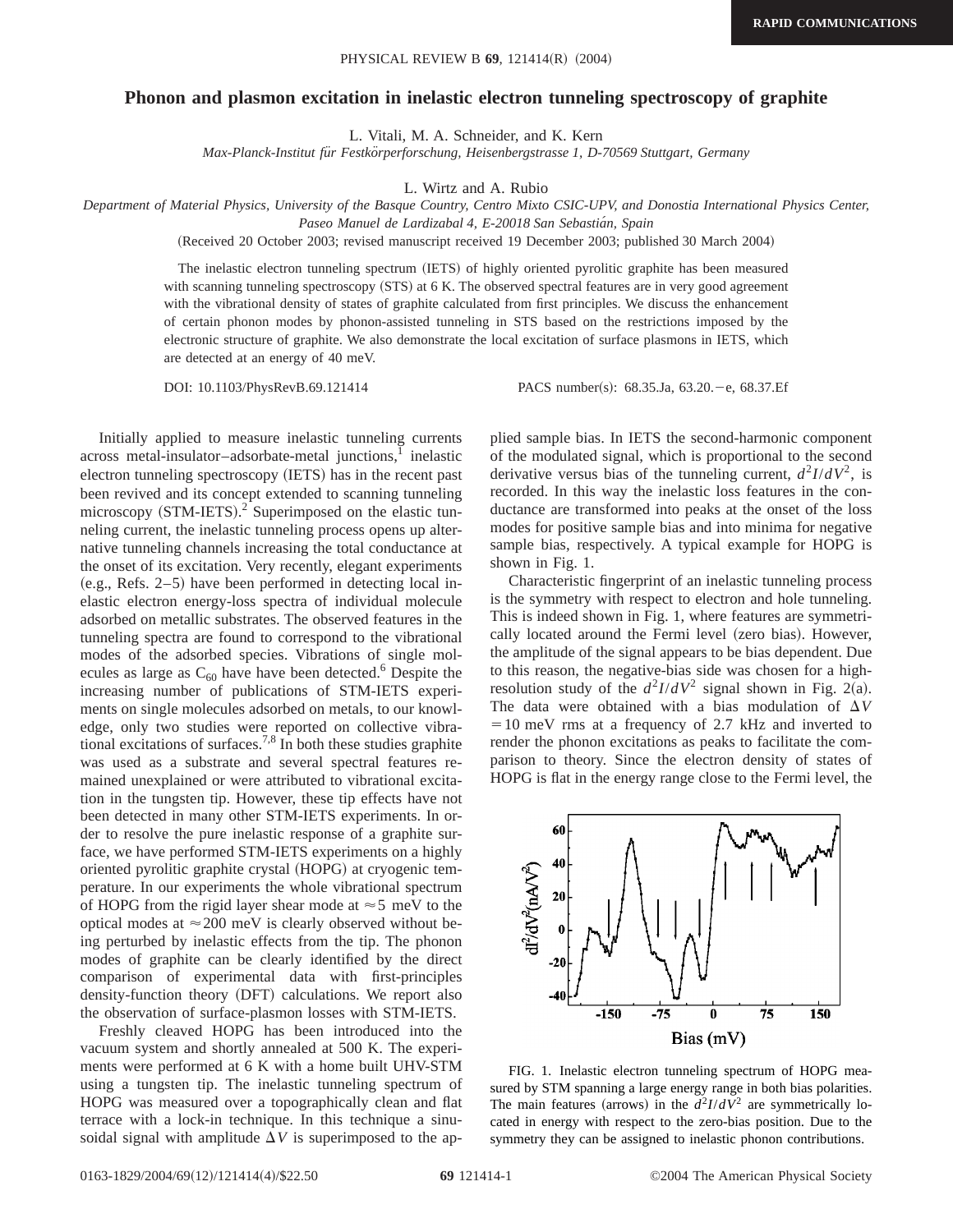

FIG. 2. (a) Inelastic electron tunneling spectrum of HOPG measured by STM. Inelastic excitations show up as peaks in the  $d^2I/dV^2$  signal. (b) Vibrational density of states calculated by DFT-LDA. (c) Phonon dispersion relation of graphite. The phonon branches are specified as following: out-of-plane acoustic  $(ZA)$ , acoustic shear  $(SH)$ , longitudinal acoustic  $(LA)$ , out-of-plane optical  $(ZO)$ , optical shear  $(SH*)$ , and longitudinal optical  $(LO)$ . The inset shows the first Brillouin zone of graphite with the high symmetry points. A detailed description of the observed phonon modes is given in the text. Furthermore, a plasmon excitation is identified at 40 meV.

features in the spectrum in Figs. 1 and 2 are exclusively due to inelastic processes.

Along with the measured inelastic spectrum, we present in Figs.  $2(b)$  and  $2(c)$  the calculated vibrational density of states (vDOS) and the phonon-dispersion relation of graphite along the  $A - \Gamma - M - K$  directions. Graphite is a layered structure with strong carbon bonds in the plane and weak van der Waals–like forces between the planes. As a result of this anisotropy, the phonon spectrum of graphite covers a very wide range. We have performed first-principles calculations using DFT in the local-density approximation (LDA).<sup>9</sup> The aim of this calculation is to resolve some of the deviations in the vDOS calculated by the different recent force-constant parametrizations for graphite<sup>12–15</sup> and to have a solid foundation for the assignment of the measured peaks. The firstprinciples calculation has been shown<sup>16–18</sup> to yield very close agreement with phonon-dispersion relations measured by high-resolution electron energy-loss spectroscopy (HREELS) along the  $\Gamma$ -M direction<sup>12</sup> and along the  $\Gamma$ -K direction.<sup>13</sup> Only for the acoustic shear mode  $(SH)$  it was observed<sup>18</sup> that at the  $M$  point, the HREELS data of Ref. 12 yields an energy which is higher by 25 meV than the *ab*

TABLE I. Observed features in the STM-IET spectrum of HOPG in comparison with vibrational modes observed in experiment [Neutron scattering (Ref. 20), HREELS (Refs. 12,13), and double-resonant Raman scattering (Ref. 19)] and with firstprinciples DFT-LDA calculations.

| Phonon<br>branch | Symmetry<br>point | <b>STM-IETS</b><br>(meV) | Other experiments<br>(meV) | DFT-LDA<br>(meV) |
|------------------|-------------------|--------------------------|----------------------------|------------------|
| ZΑ               | Г                 | 16                       | 16 (Ref. 20)               | 15               |
| ZΑ               | M                 | 58                       | 57 (Ref. 12)               | 59               |
| ZO               | M                 | 81                       | 81 (Ref. 12)               | 78               |
| <b>SH</b>        | M                 | 100 (Weak)               | 100 (Ref. 12)              | 77               |
| ZO               | Г                 | $111$ (Dip)              | 108 (Ref. 13)              | 109              |
| LA               | K                 | 137                      | 134 (Ref. 19)              | 124              |
| $SH^*$           | M                 | 180                      | 172 (Ref. 12)              | 177              |
| LO               |                   | 200                      | 198-205 (Ref. 12)          | 197-202          |

*initio* value. A similar underestimation of the shear-mode frequency might occur as well at the *K* point where a mode with energy 134 meV was observed by double-resonance Raman scattering.<sup>19</sup> Our calculated vDOS is also at variance with the HREELS data at  $M$  (Ref. 12) but is in very good agreement with the vDOS measured by neutron scattering on a powdered sample of graphite<sup>21</sup> where a separate  $SH(M)$  feature was not observed. However, since the SH *K*-point mode contributes only weakly to the calculated DOS, the comparison to the experimental vDOS in Ref. 21 cannot answer the question whether the mode comes out too soft in the calculations.

The observed vibrational spectral features, their comparison with values obtained with other experimental techniques, and their assignment to phonon modes at the various points of the surface Brillouin zone (SBZ) are summarized in Table I. Most features coincide with peaks in the calculated vDOS which arise from the flat dispersion relation around the highsymmetry points. In particular, the higher peaks due to phonon modes around the *M* point are clearly mapped. The first peak at 16 meV is in good agreement with the calculated energy of the out-of-plane acoustic  $(ZA)$  mode at  $\Gamma$  where two neighboring planes are oscillating out-of-phase. While in the vDOS and in neutron scattering<sup>21</sup> this peak is only weak, in the IETS experiment it is strongly pronounced, which can be explained by the direction of oscillation which is orthogonal to the surface plane. The weak shoulder at 6 meV corresponds to the low-frequency horizontal mode at  $\Gamma$  where two neighboring planes are oscillating out-of-phase parallel to each other. The prominent feature at 40 meV is not due to a vibrational feature but is assigned to a plasmon excitation (see below). In Ref. 7, a phonon feature at 39 meV was observed, which was associated with a double-phonon excitation in the surface  $(16 \text{ meV})$  and in the tungsten tip  $(23 \text{ meV})$ meV). However, in our experiment the tip-phonon peak is clearly not present and all the observed features can therefore be assigned to surface excitation. The vibrational feature observed at 58 meV can be assigned to the ZA at the *M* point. The optical out-of-plane  $(ZO)$  mode and the shear acoustic mode SH (also called transverse acoustic mode) display a saddle in the dispersion relation around the *M* point adding up to a very high peak in the vDOS at 78 meV. This explains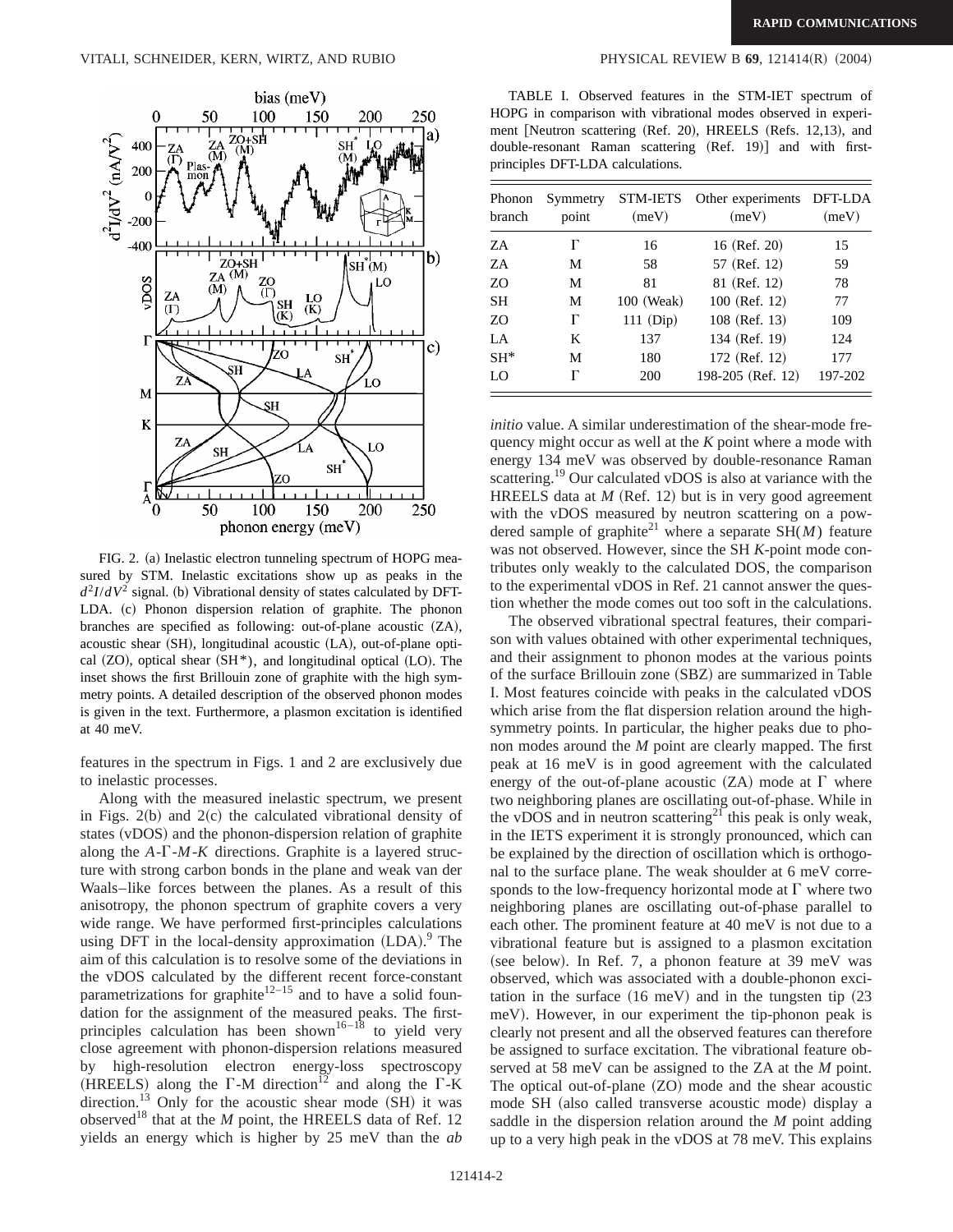the peak at 81 meV in the measurement. However, as noted above, HREELS data $12$  suggest the energy of the SH mode at *M* to be about 100 meV. This gives rise to the alternative explanation that the peak at 81 meV is only due to the ZO mode while the shoulder at 100 meV may be a signal of the SH mode at the M-point. The ZO mode at  $\Gamma$  which gives rise to a peak at 108 meV in the theoretical vDOS seems to be missing in the spectrum. Instead, the spectrum reveals a dip  $(dI^2/dV^2<0)$  at this energy which will be discussed below. At 124 and 150 meV two low-intensity phonon modes, the  $SH$  and the longitudinal acoustic  $(LA)$  modes at the  $K$  point are predicted, respectively. Experimentally, we have observed a large asymmetric inelastic feature at about 137 meV. This disagreement between experiment and theory might point to an underestimation of the SH mode also at the *K* point. If, as could be the case for the SH mode at  $M$ ,<sup>18</sup>, the real energy is higher by 10–20 meV, the peak at 137 meV can be assigned to the SH mode at *K* which corresponds to the above-mentioned observation of a *K*-point phonon at 134  $meV$  (Ref. 19) by double-resonance Raman spectroscopy. In the highest energy range of the spectrum two loss features protrude the background signal at 180 and 200 meV, respectively. The first is related to the optical shear mode (SH\*, also called transverse optical mode) around the *M* point. The neighboring feature at 200 meV corresponds to the longitudinal optical (LO) branch which displays a strong overbending in the directions  $\Gamma$ -M and  $\Gamma$ -K giving rise to a peak in the vDOS.

In general, the measured IET spectrum follows very closely the vibrational density of states with two notable exceptions which will be discussed in the following. These exceptions are related to the question if all phonons can be excited or if the geometry of the tunneling system leads to a restriction to phonons in a certain region of the Brillouin zone, as it is the case in phonon-assisted electronic tunneling through narrow *p*-*n* junctions of semiconductors. In, e.g., Ge, the valence-band maximum is centered at  $\Gamma$  while the conduction-band minimum is located at the *L* point. This allows only vibrational modes at *L* to be excited by a phonon-assisted tunneling process.<sup>22</sup> The electronic structure of graphite is also quite unique being a semimetal with a band crossing only at the *K* point of the SBZ. Therefore the elastic current is carried by electrons that tunnel with a relative large  $k_{\parallel} = K (1.7 \text{ Å}^{-1})$ . In an STM geometry the expansion of the initial state, i.e., the tip wave function in terms of surface plane waves, $^{23}$  leads to a parallel momemtum distribution centered at  $k_{\parallel}=0$ . Consequently, the electrons of the elastic current have a low transmission probability. Electrons with any other  $k_{\parallel}$  can only tunnel by exchange of finite crystal momentum with a phonon. The phonon-assisted tunneling is relevant to all the dominant features observed besides the  $\Gamma$  phonons at 16 and 200 meV. An enhanced tunneling contribution should especially occur for electrons with initial parallel momentum  $k_{\parallel}=0$  that tunnel to the Fermi level at the  $K$  point by exciting (or absorbing) a  $K$ -point phonon. This explains why the peak at 137 meV which is probably due to a *K*-point phonon excitation shows up so dominantly in the spectrum even though the vDOS of states only displays weak features for *K*-point phonons.

The second deviation of the measured spectrum from the vDOS of graphite is the dip at 111 meV where the vDOS displays a peak due to the ZO phonon at  $\Gamma$ . The theory for inelastic tunneling spectroscopy<sup>24,25</sup> distinguishes between an inelastic contribution (real phonon emission or absorption) and an elastic contribution (virtual phonon emission with subsequent reabsorption or phonon absorption with subsequent reemission). In some cases, the elastic contribution leads to a decrease of the tunneling conductance (*dI*/*dV*) due to backscattering of the electron.<sup>24</sup> This effect has been measured recently as dips in the  $dI^2/dV^2$  curve of O<sub>2</sub> on a silver surface.<sup>26</sup> We believe that the dip at 111 meV is due to a similar elastic contribution at the onset of vDOS singularity corresponding to the  $ZO(\Gamma)$  phonon branch. In the light of the above discussion of phonon-assisted tunneling on graphite, it is also not surprising that this effect is observed for phonons at  $\Gamma$ . The only matching pair for a virtual phonon scattering process are electrons initially at  $k_{\parallel} = K$  and phonons at  $\Gamma$ . All other combinations are forbidden due to the unavailability of intermediate electronic states. Furthermore, the steady reduction of  $-d^2I/dV^2$  from the ZO(*M*) peak at 81 meV, in contrast to the vDOS, shows that symmetry of the phonon displacement (the ZO branch) should play an important role in the supression of the IET current.<sup>27</sup> We note that one of the degenerate modes of the ZO branch at  $\Gamma$  is the only  $\Gamma$  phonon mode that has  $A_{2u}$  symmetry.

In addition to the predicted phonon modes, the measured spectrum contains an energy-loss feature at 40 meV, which cannot be explained by phonon excitations. Other than the previous features, this loss feature is of purely electronic origin and corresponds to an out-of-plane oscillation of the electrons. A tunneling electron traversing a vacuum-metal interface has a significant probability of interacting with collective electron oscillations. The overlapping of the  $\pi$  and  $\pi^*$  band at the *K* point of the SBZ yields a low density of free carriers (i.e., electrons and holes) near the Fermi level and allows low-energy plasmon excitation. A strong temperature dependence of the excitation energy of this plasmon mode was observed in HREELS.<sup>28</sup> The excitation energy shifts from 63 meV to 45 meV when going from room temperature to 150 K, respectively. This effect has been attributed to the low density of states at the Fermi level in conjunction with the thermal excitations of carriers. Thermal excitations from the valence into the conduction band can radically alter the electron population at the Fermi level and yields the strong dependence of surface-plasmon energy and linewidth on temperature. The temperature dependence of this excitation energy was also calculated in Ref. 28. Within the random-phase approximation the plasmon energy excitation was predicted to be lowered to 36 meV at 0 K in rather good agreement with our experimental value. The lowenergy plasmon was also observed in transmission electron energy-loss spectroscopy, which also detected a second plasmon loss, assigned to an excitation polarized parallel to the layer at 128 meV.<sup>29</sup> The shoulder observed around 125 meV might be assigned to this plasmon excitation.

In conclusion, the IET spectrum of HOPG has been measured by low-temperature scanning tunneling spectroscopy and is compared to an *ab initio* calculation of the vibrational